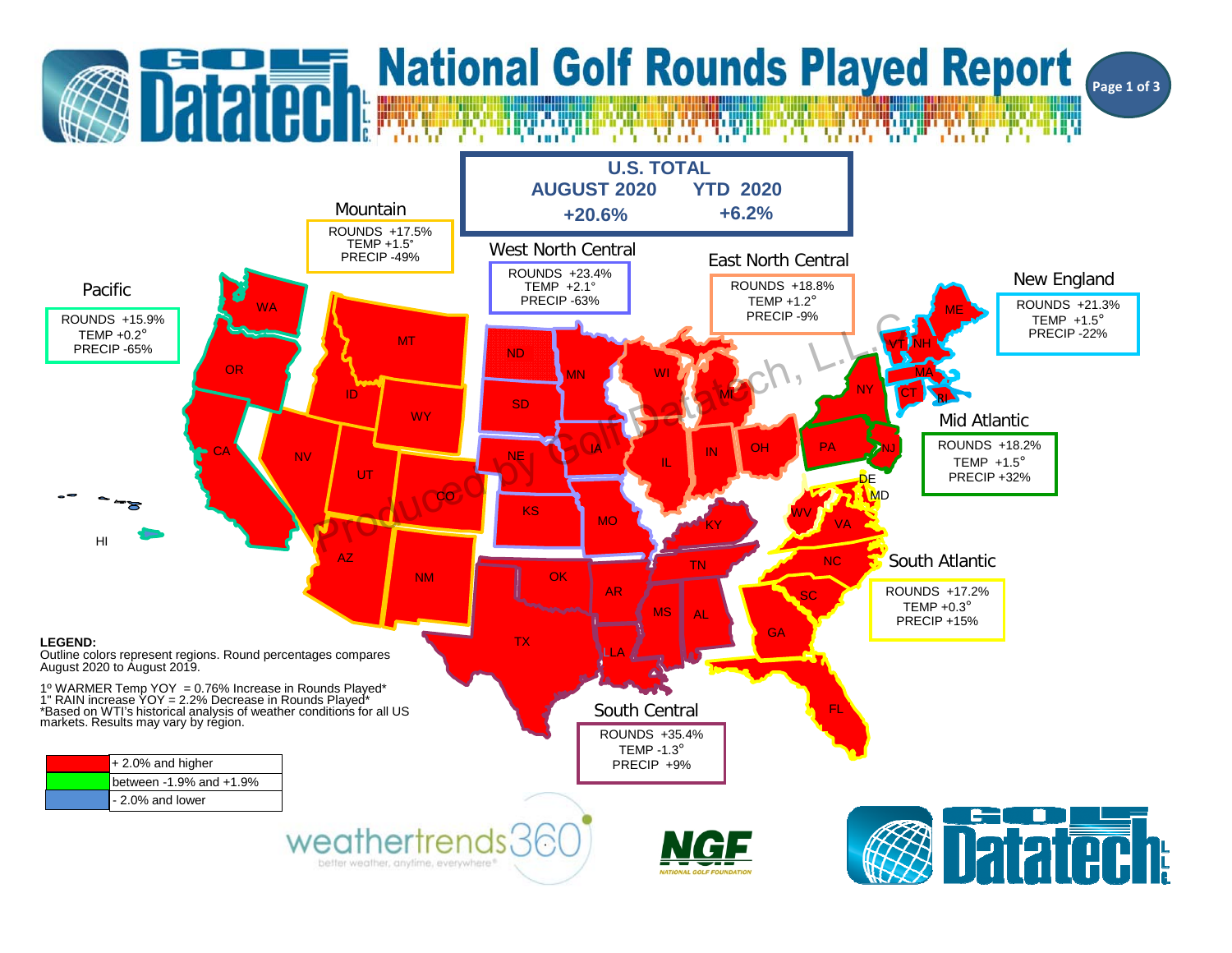## **T. National Golf Rounds Played Report**

Dalaidh



|                           | <b>AUG</b> | <b>YTD</b> | <b>AUGUST 2020</b>        |            |            |                       | <b>AUG</b> | <b>YTD</b> |
|---------------------------|------------|------------|---------------------------|------------|------------|-----------------------|------------|------------|
| <b>PACIFIC</b>            | 15.9%      | $-3.9%$    |                           |            |            | <b>SOUTH ATLANTIC</b> | 17.2%      | 3.8%       |
| CA                        | 16.3%      | $-3.7%$    |                           | <b>AUG</b> | <b>YTD</b> | DE, DC, MD            | 5.4%       | $-3.4%$    |
| Los Angeles               | 12.0%      | $\star$    | <b>UNITED STATES</b>      | 20.6%      | 6.2%       | Washington/Baltimore  | 12.3%      |            |
| <b>Orange County</b>      | 6.0%       | $\star$    | <b>PUBLIC ACCESS</b>      | 20.4%      | 4.5%       | FL.                   | 36.7%      | 6.0%       |
| Palm Springs              | 18.9%      | $\star$    | <b>PRIVATE</b>            | 21.3%      | 13.1%      | Jacksonville          | 30.0%      |            |
| Sacramento                | 18.9%      | $\star$    |                           |            |            | Orlando               | 45.2%      |            |
| San Diego                 | 21.9%      | $\star$    | <b>EAST NORTH CENTRAL</b> | 18.8%      | 4.3%       | Tampa                 | 53.1%      |            |
| San Francisco/Oakland     | 18.4%      | $\star$    | IL                        | 24.8%      | 0.0%       | Palm Beach            | 30.7%      |            |
| HI                        | $-30.5%$   | $-35.6%$   | Chicago                   | 25.5%      |            | Naples/Ft Myers       | 34.5%      |            |
| <b>OR</b>                 | 23.0%      | 15.4%      | IN                        | 23.7%      | 15.7%      | Miami/Ft.Lauderdale   | 30.8%      |            |
| Portland                  | 28.1%      | $\star$    | MI                        | 11.0%      | $-3.7%$    | GA-                   | 22.0%      | 9.1%       |
| <b>WA</b>                 | 19.2%      | $-6.5%$    | Detroit                   | 9.8%       |            | Atlanta               | 25.6%      |            |
| Seattle                   | 19.1%      |            | OH                        | 17.0%      | 6.3%       | <b>NC</b>             | 4.2%       | $-1.7%$    |
|                           |            |            | Cincinnati                | 24.5%      |            | Greensboro/Raleigh    | 20.6%      |            |
| <b>MOUNTAIN</b>           | 17.5%      | 9.4%       | Cleveland                 | 23.8%      |            | <b>SC</b>             | 12.1%      | $-8.8%$    |
| AZ                        | 30.9%      | 8.5%       | WI                        | 23.4%      | 12.7%      | Charleston            | 7.3%       |            |
| Phoenix                   | 35.2%      |            |                           |            |            | <b>Hilton Head</b>    | 21.2%      |            |
| CO                        | 14.8%      | 12.7%      |                           |            |            | Myrtle Beach          | $-7.8%$    |            |
| Denver                    | 23.3%      |            | <b>SOUTH CENTRAL</b>      | 35.4%      | 13.4%      | VA, WV                | 9.5%       | 15.5%      |
| ID, WY, MT, UT            | 15.3%      | 16.1%      | <b>AL</b>                 | 17.5%      | $-1.4%$    |                       |            |            |
| <b>NM</b>                 | 7.4%       | $-2.9%$    | AR, LA, MS                | 31.2%      | 11.7%      | <b>MID ATLANTIC</b>   | 18.2%      | 7.2%       |
| <b>NV</b>                 | 16.6%      | $-11.7%$   | OK                        | 48.9%      | 19.5%      | <b>NJ</b>             | 19.3%      | 2.0%       |
| Las Vegas                 | 22.2%      |            | KY, TN                    | 32.8%      | 14.9%      | <b>NY</b>             | 18.8%      | 12.1%      |
|                           |            |            | <b>TX</b>                 | 38.5%      | 14.8%      | New York City         | 18.3%      |            |
| <b>WEST NORTH CENTRAL</b> | 23.4%      | 14.7%      | Dallas/Ft. Worth          | 38.5%      |            | PA                    | 16.8%      | 4.5%       |
| KS, NE                    | 25.6%      | 11.7%      | Houston                   | 36.5%      | $\star$    | Philadelphia          | 10.8%      |            |
| ND,SD                     | 20.0%      | 20.4%      | San Antonio               | 34.3%      | $\star$    | Pittsburgh            | 25.1%      |            |
| <b>MN</b>                 | 21.5%      | 15.7%      |                           |            |            |                       |            |            |
| Minneapolis/St.Paul       | 21.1%      |            |                           |            |            | <b>NEW ENGLAND</b>    | 21.3%      | 6.3%       |
| IA, MO                    | 24.5%      | 14.6%      |                           |            |            | CT, MA, RI            | 23.4%      | 7.3%       |
| <b>St Louis</b>           | 23.1%      |            |                           |            |            | <b>Boston</b>         | 28.1%      |            |
| <b>Kansas City</b>        | 42.4%      | $\star$    | Not reporting YTD 2020    |            |            | ME, NH, VT            | 16.9%      | 3.9%       |

For more information contact Golf Datatech, golfroundsplayed@golfdatatech.com or call 407-944-4116 The percentages represent the differences in number of rounds played comparing August 2020 to August 2019